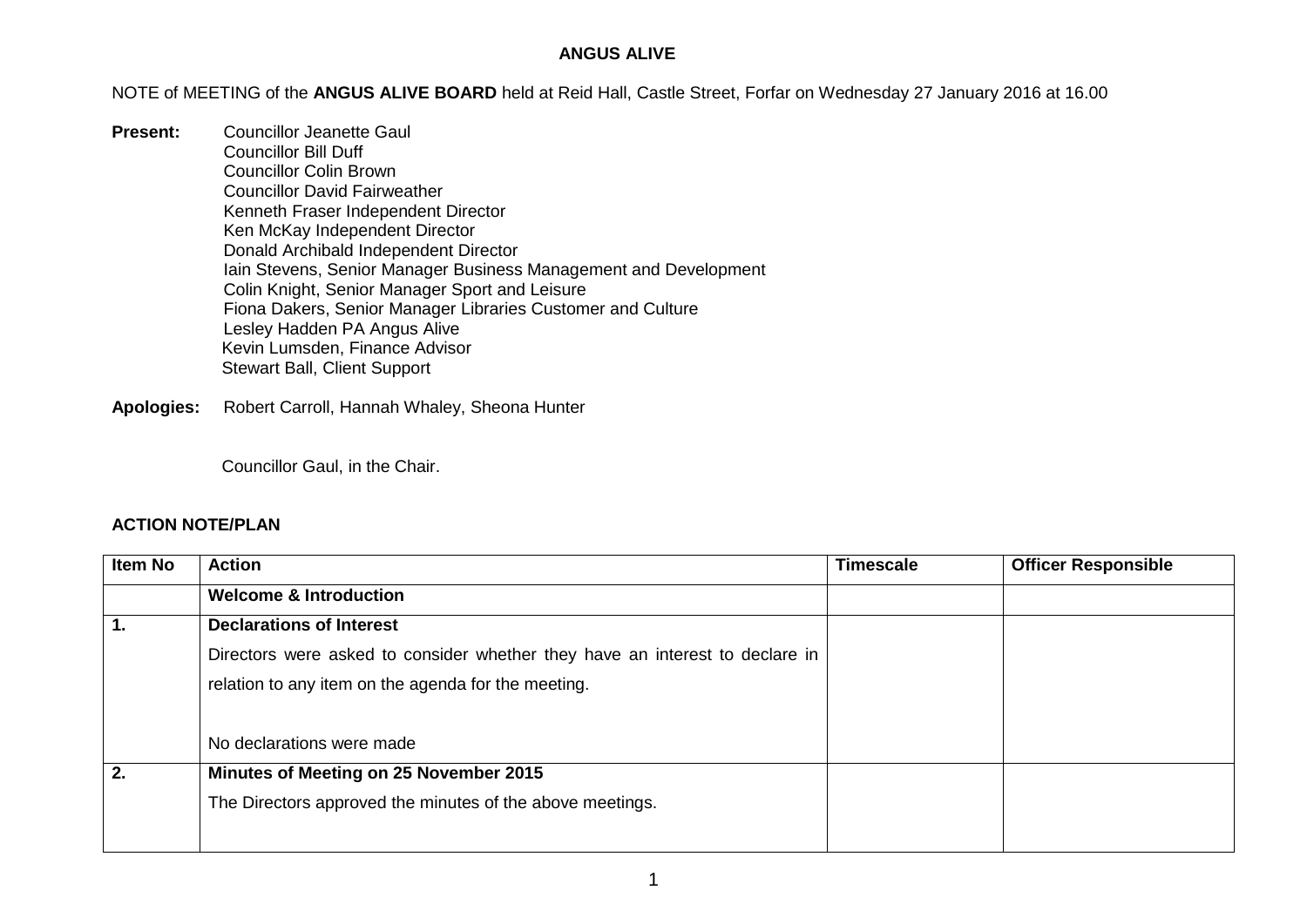| <b>Item No</b> | <b>Action</b>                                                                                                            | <b>Timescale</b> | <b>Officer Responsible</b> |
|----------------|--------------------------------------------------------------------------------------------------------------------------|------------------|----------------------------|
|                | <b>Matters Arising</b><br>Communications Strategy - KH provided overview of Comms Meeting                                |                  |                            |
|                | PC & Email addresses for independent directors $-$ IS provided overview $-20$<br>day turn around, expected mid-February. | 24 February 2016 | <b>lain Stevens</b>        |
|                | Existing Performance Indicators to be provided                                                                           | 3 February 2016  | <b>lain Stevens</b>        |
| 3.             | <b>Overview of Team Structure</b>                                                                                        |                  |                            |
|                | Directors were asked to note and review the structure implemented in December<br>2015.                                   |                  |                            |
|                | KH provided overview on structure.                                                                                       |                  |                            |
|                | Key Points:- Training Officer & Marketing Officer on contracts with end date                                             |                  |                            |
|                | Points raised: Line Management decision for Town Hall Facilities. To be looked<br>at within the next financial year.     |                  |                            |
| 5.             | <b>Board Meeting Schedule</b>                                                                                            |                  |                            |
|                | The Directors approved the Board Meeting Schedule for 2016<br>Diary requests sent.                                       |                  | <b>Lesley Hadden</b>       |
|                | Development of Annual Plan for board papers to compliment meeting schedules.                                             | 24 February 2016 | <b>Kirsty Hunter</b>       |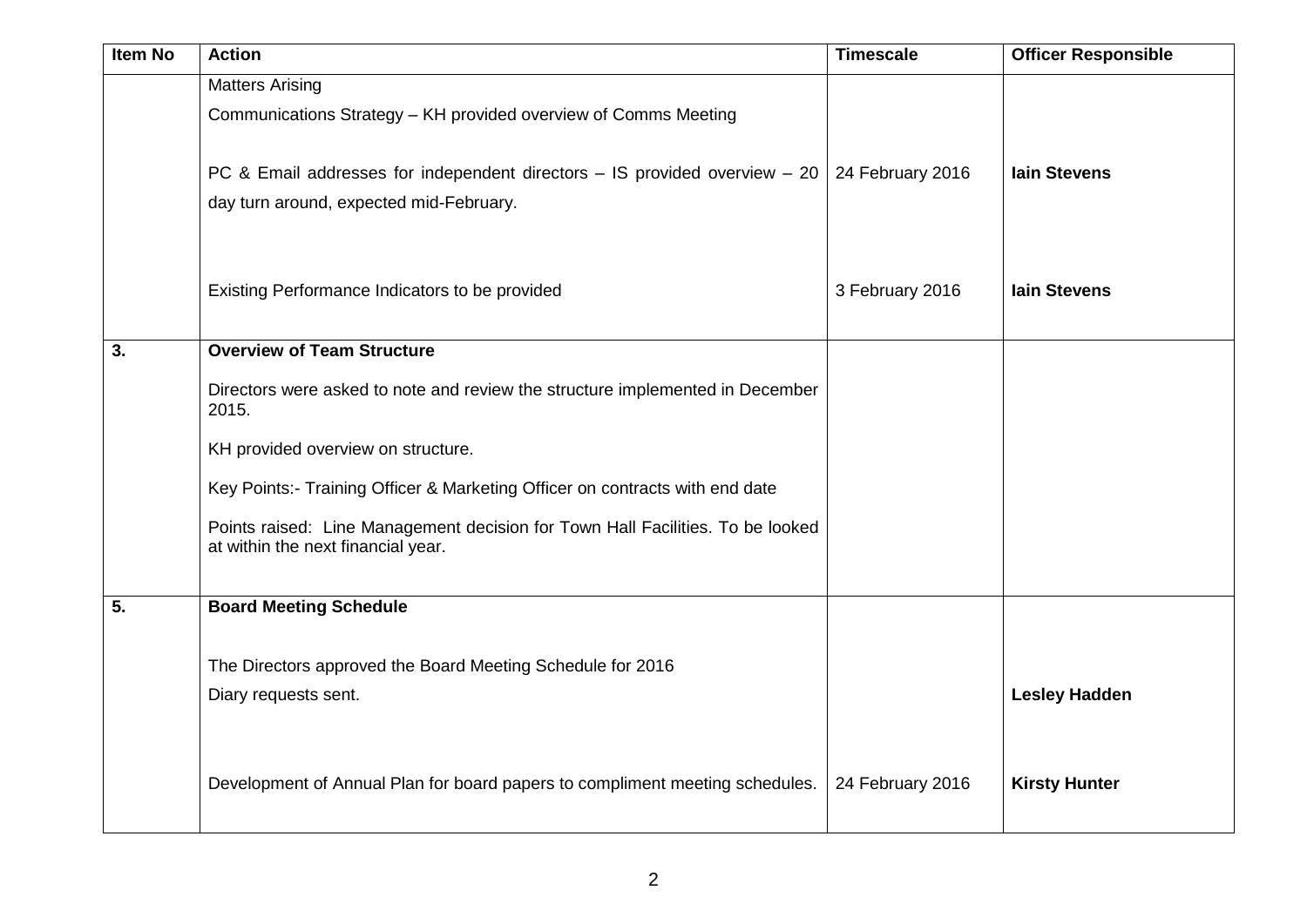| <b>Item No</b> | <b>Action</b>                                                                    | <b>Timescale</b> | <b>Officer Responsible</b> |
|----------------|----------------------------------------------------------------------------------|------------------|----------------------------|
| 6.             | <b>Finance Update and VAT update</b>                                             |                  |                            |
|                |                                                                                  |                  |                            |
|                | The Directors were asked to note Report No 05_16                                 |                  |                            |
|                | The paper provided the Angus Alive Board with an update on the status of the     |                  |                            |
|                | revenue budget position for Angus Alive and presented a draft version of the     |                  |                            |
|                | proposed revenue monitoring information for the Board. The paper presented an    |                  |                            |
|                | update on other financial aspects, such as the work to integrate Angus Council's |                  |                            |
|                | financial systems with the Angus Alive organisation.                             |                  |                            |
|                |                                                                                  |                  |                            |
|                | KH highlighted that the finance team have been exceptionally good at working in  |                  |                            |
|                | partnership with AA. Working relationship very positive, this will continue to   |                  |                            |
|                | grow as AA moves forward.                                                        |                  |                            |
|                |                                                                                  |                  |                            |
|                | The Directors agreed the proposed revenue monitoring format for the Board and    |                  |                            |
|                | agreed presentational changes.                                                   |                  |                            |
|                | The Directors were asked to note and approve Report 06_16.                       |                  |                            |
|                |                                                                                  |                  |                            |
|                | It was recommended the Board agree the Chief Executive has responsibility for    |                  |                            |
|                | reviewing and approving the Vat return for submission and for authorising any    |                  |                            |
|                | associated payment that may be required. It was further recommended that this    |                  |                            |
|                | responsibility be extended to HMRC submissions / correspondence.                 |                  |                            |
|                |                                                                                  |                  |                            |
|                | It was also recommended the Board agree in the absence of the Chief              |                  |                            |
|                | Executive, the above responsibilities can be carried out by the Senior Manager   |                  |                            |
|                | for Business Management & Development.                                           |                  |                            |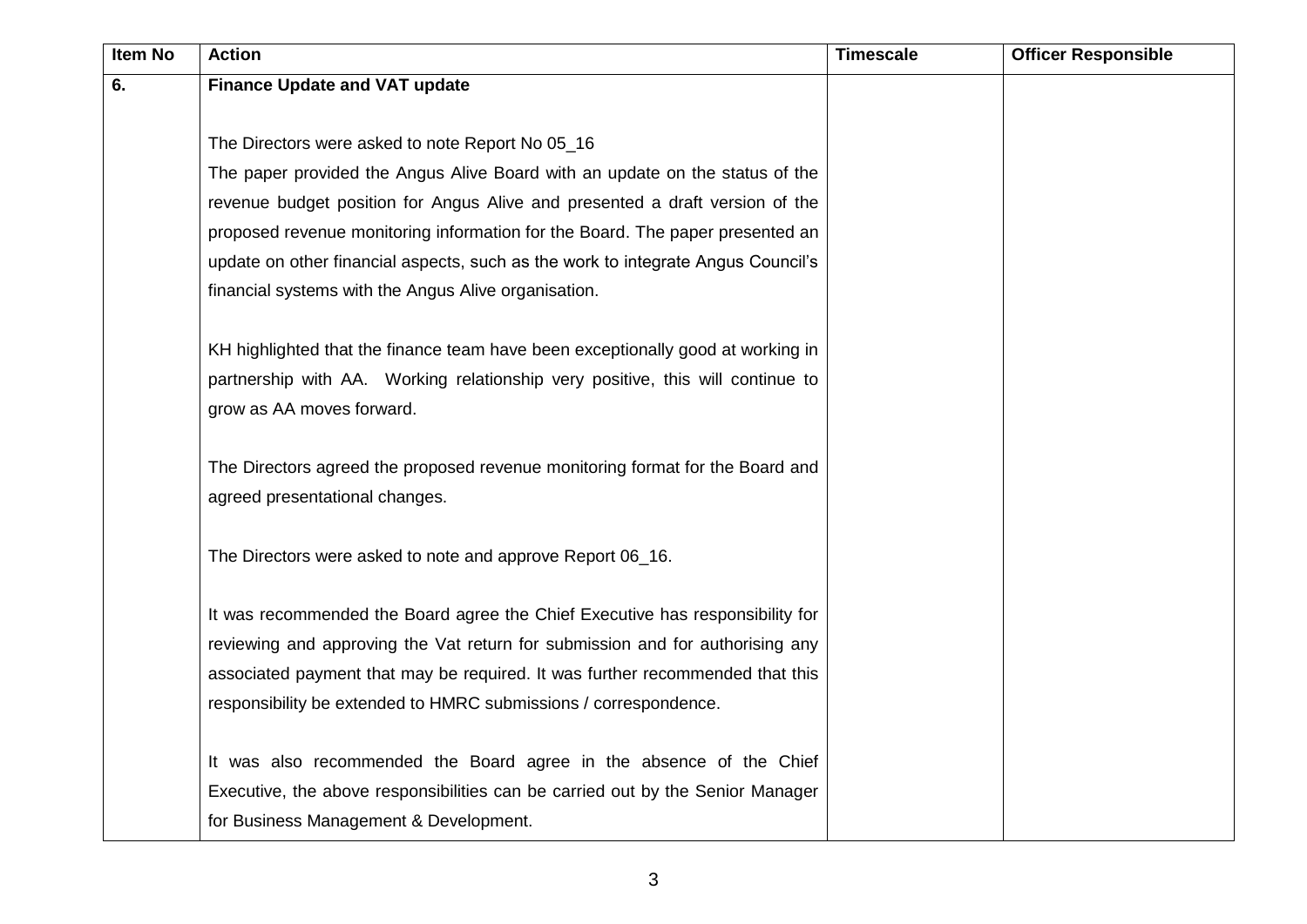| <b>Item No</b>   | <b>Action</b>                                                                                                                                                                                | <b>Timescale</b> | <b>Officer Responsible</b> |
|------------------|----------------------------------------------------------------------------------------------------------------------------------------------------------------------------------------------|------------------|----------------------------|
|                  | Directors agreed that the review and approval of VAT returns, HMRC<br>submissions and authorisation of any associated payments are within the<br>operational responsibility of the officers. |                  |                            |
|                  | VAT training to be made available to all finance VAT team members to create                                                                                                                  | 24 February 2016 | <b>Kevin Lumsden</b>       |
|                  | resilience and the share the learning opportunity. Documentation for knowledge                                                                                                               |                  |                            |
|                  | transfer - Training Manual to be produced. The training was also offered to                                                                                                                  |                  |                            |
|                  | board members and Senior Managers. Cllr Duff accepted up the offer.                                                                                                                          |                  |                            |
|                  |                                                                                                                                                                                              |                  |                            |
| $\overline{7}$ . | 2016/17 Charging Policy                                                                                                                                                                      |                  |                            |
|                  | A review of charges, linking back to the Revenue Budget savings exercise for                                                                                                                 | 24 February 2016 | <b>Kirsty Hunter</b>       |
|                  | 2016/17 is currently underway across the various service areas. A final set of                                                                                                               |                  |                            |
|                  | proposals will be brought to the board at the February meeting.                                                                                                                              |                  |                            |
| 8.               | <b>Operational Update</b>                                                                                                                                                                    |                  |                            |
|                  | The Directors were asked to note Report 01_16                                                                                                                                                |                  |                            |
|                  | Directors agreed the Business Management and Development team are to wait                                                                                                                    |                  |                            |
|                  | for feedback from HES before proceeding with signs for all buildings to ensure                                                                                                               | 24 February 2016 | <b>lain Stevens</b>        |
|                  | consistency across all sites. The Board also agreed that all signs will be in                                                                                                                |                  |                            |
|                  | English only as a like for like update of the current signage to reflect the                                                                                                                 |                  |                            |
|                  | ANGUSalive brand.                                                                                                                                                                            |                  |                            |
|                  | The Directors were asked to note Report 02_16                                                                                                                                                |                  |                            |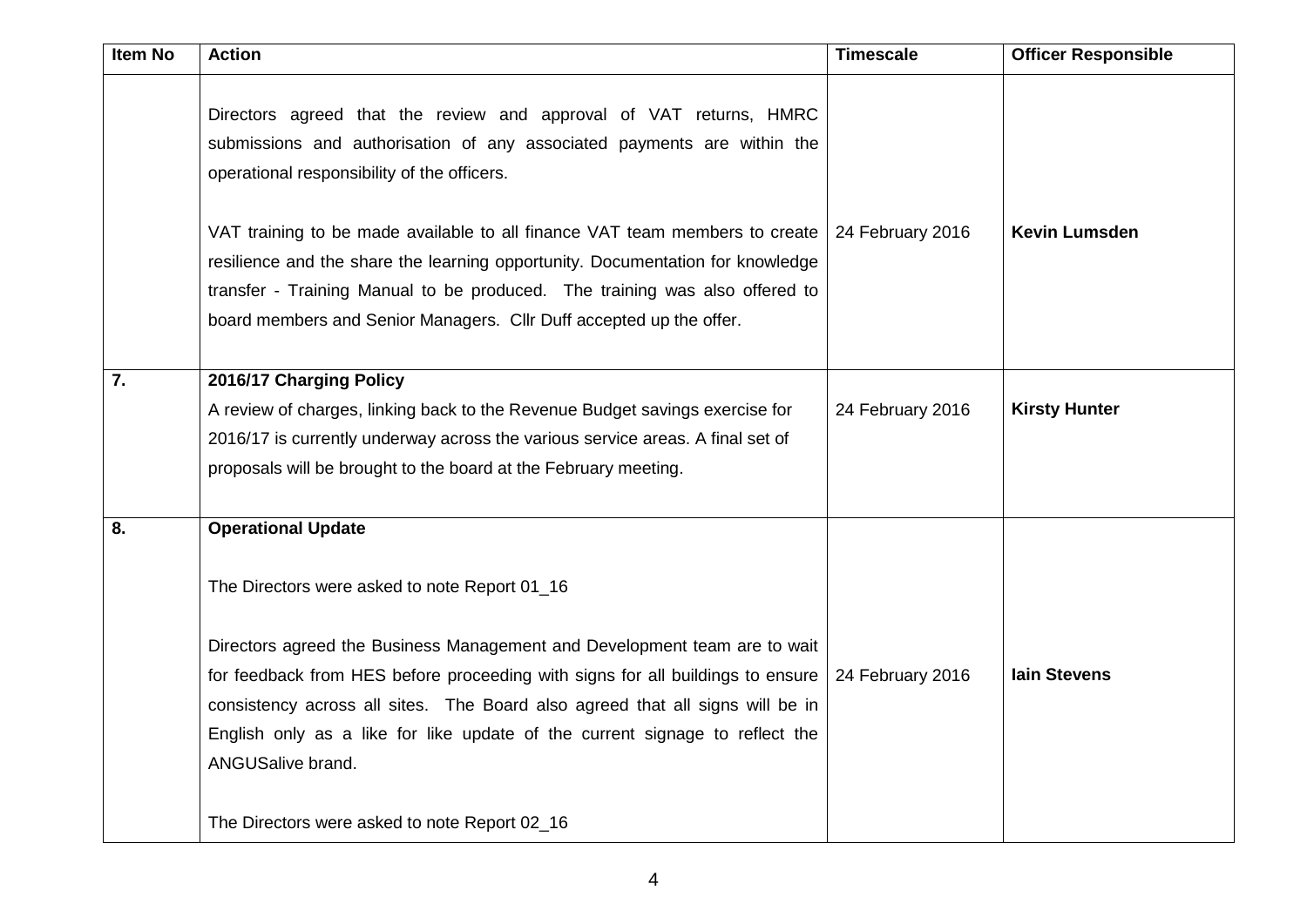| <b>Item No</b> | <b>Action</b>                                                                  | <b>Timescale</b> | <b>Officer Responsible</b> |
|----------------|--------------------------------------------------------------------------------|------------------|----------------------------|
|                | Operational Update, Business Management and Development                        |                  |                            |
|                |                                                                                |                  |                            |
|                | KH provided overview on SPORTA event.                                          |                  |                            |
|                | KH to circulate Health Improvement Documents to Board Members.                 | 24 February 2016 | <b>Kirsty Hunter</b>       |
|                |                                                                                |                  |                            |
|                | Points raised                                                                  |                  |                            |
|                | Consider a change of name for ANGUSalive HQ - Proposal to remove The Yard      |                  |                            |
|                | Meeting to be arranged with Agile Team                                         | 24 February 2016 | <b>lain Stevens</b>        |
|                | Arrange training date for Directors who missed session on 7 January 2016       | 24 February 2016 | <b>Lisa Dallas</b>         |
|                | Online booking approach for Webster Theatre to be finalised.                   | 24 February 2016 | <b>lain Stevens</b>        |
|                | XN working with IT to iron out issues found during pen testing. Moving forward | 24 February 2016 | <b>Iain Stevens</b>        |
|                | positively.                                                                    |                  |                            |
|                |                                                                                |                  |                            |
|                | It was noted that the Space for Success event was being held at the Reid Hall  |                  |                            |
|                | Forfar on Wednesday 3 <sup>rd</sup> and Thursday 4 <sup>th</sup> February.     |                  |                            |
|                |                                                                                |                  |                            |
|                | The Directors were asked to note Report 03_16                                  |                  |                            |
|                | Operational Update, Sport and Leisure                                          |                  |                            |
|                | <b>Key Points</b>                                                              |                  |                            |
|                | Brechin City Hall - Clarity required on management moving forward.             |                  |                            |
|                | C Knight asked to speak with the Council on this matter                        | 24 February 2016 | <b>Colin Knight</b>        |
|                |                                                                                |                  |                            |
|                | Invite extended to Hannah Whaley to be part of the Angus Sport Awards          |                  |                            |
|                | selection panel for 2015.                                                      |                  |                            |
|                |                                                                                |                  |                            |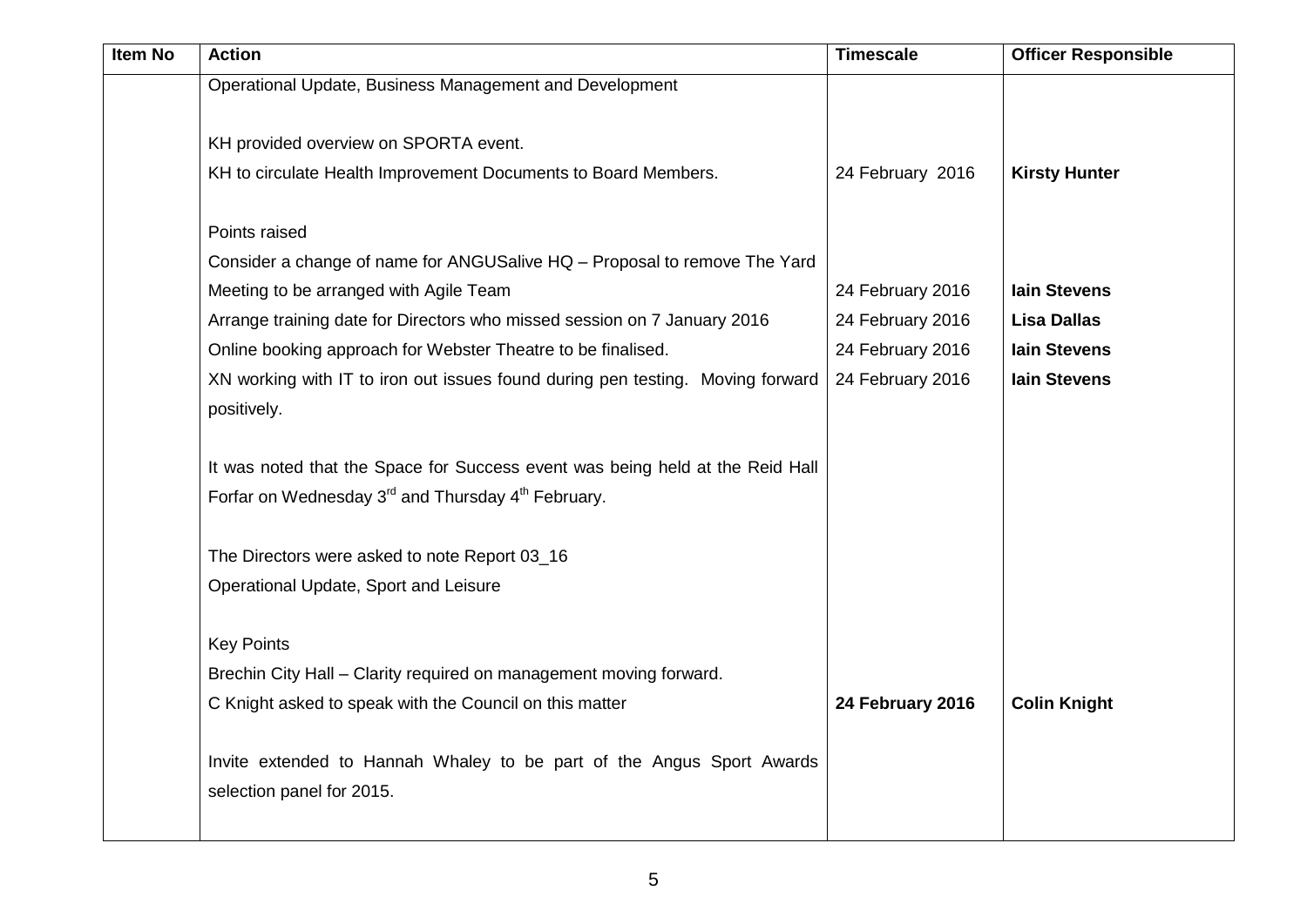| <b>Item No</b> | <b>Action</b>                                                                   | <b>Timescale</b> | <b>Officer Responsible</b>        |
|----------------|---------------------------------------------------------------------------------|------------------|-----------------------------------|
|                | The Directors were asked to note Report 04_16                                   |                  |                                   |
|                | Operational Update, Libraries Customer and Culture                              |                  |                                   |
|                |                                                                                 |                  |                                   |
|                | <b>Key Points</b>                                                               |                  |                                   |
|                | The leadership of the Libraries & ACCESS Facilities Co-ordinator, Hazel Cook,   |                  |                                   |
|                | is highly commended. Many front-line staff are to be thanked for their          |                  |                                   |
|                | commitment.                                                                     |                  |                                   |
|                | The lack of a fit for purpose Museum Store to hold artefacts and artwork is an  |                  |                                   |
|                | ongoing concern.                                                                |                  |                                   |
|                |                                                                                 |                  |                                   |
|                | Proposed Libraries renovation plans to be brought to next board meeting         | 24 February 2016 | <b>Fiona Dakers</b>               |
| 9.             | <b>Walking Festival and Pantomime</b>                                           |                  |                                   |
|                |                                                                                 |                  |                                   |
|                | Webster Theatre has produced a professional Christmas Pantomime for two         | 24 February 2016 | <b>Colin Knight</b>               |
|                | years and proposes to continue to stage a production for a third year in 2016.  |                  |                                   |
|                | Confirmed figures will be presented to the Board to clarify the budget required |                  |                                   |
|                | and confirm the previous income levels achieved.                                |                  |                                   |
|                |                                                                                 |                  |                                   |
|                | The Angus Glens Walking Festival is taking place from Thursday 2nd - Sunday     |                  |                                   |
|                | 5th June 2016. ANGUSalive have assumed responsibility for this event from       |                  |                                   |
|                | Angus Council's Economic Development Team.                                      |                  |                                   |
| 10.            | <b>Any Other Competent Business</b>                                             |                  |                                   |
|                |                                                                                 |                  |                                   |
|                | Risk Register to be brought to next meeting.                                    | 24 February 2016 | <b>Kirsty Hunter/lain Stevens</b> |
|                |                                                                                 |                  |                                   |
|                |                                                                                 |                  |                                   |